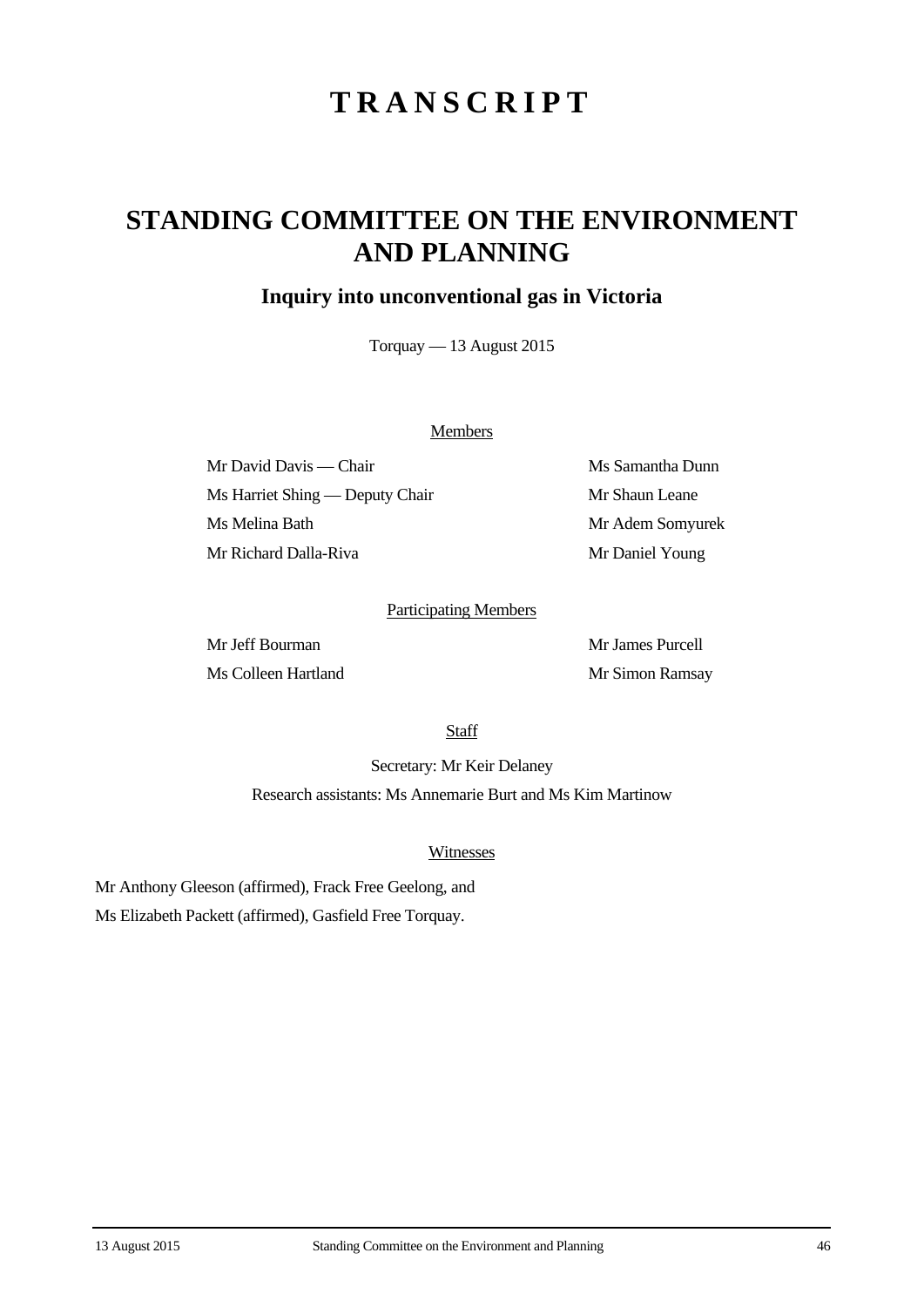**The CHAIR** — We welcome Anthony Gleeson from Frack Free Geelong and — —

**Ms PACKETT** — Elizabeth Packett.

**The CHAIR** — From the same organisation?

**Ms PACKETT** — I am from Gasfield Free Torquay, which is an offshoot from Frack Free Geelong.

**The CHAIR** — If I can ask both of you to give a brief presentation, then we will ask some questions.

**Mr GLEESON** — Before I start I would like to acknowledge that the traditional custodians of the land we are on are the Wathaurong people of the Kulin nation. I just hope we learn to look after the land half as well as they did. We have a way to go. Where do I start? A little bit about me?

**The CHAIR** — Succinct and clear. Yes.

**Mr GLEESON** — I am a full-time climate activist, and I work a little bit as an English tutor. I should add: a full-time unpaid climate activist, such is my passion about this topic. It is hard to sit back and contemplate why the hell we are even discussing this when the latest science is saying, 'Don't go anywhere near fossil fuels if you want to stay below 2 degrees'. Currently we are heading, trending, for 4 degrees at least, so please, for your kids' sake, for your grandkids' sake, become aware of the latest climate science. Forget about this; that is more important. But this is what we are facing right now.

I cannot just take people's word for things. I went to northern India and talked to people there who were trying to reduce their carbon emissions. I do not know how many of you have been there, in the foothills of the Himalayas. There are a group of young people there reducing their carbon emissions, working in their communities to reduce their carbon emissions, because they were concerned. I said, 'Why would you bother? Because as a Western developed country our emissions are so much greater than yours'. They pointed up – and I will never forget this — to a glacier and said, 'When that goes, we go'. When you experience that, you do not really have a choice after that. Not long after that I went to Bangladesh, which has got the biggest river delta in the world. It is probably one of the poorest countries in the world and one of the most vulnerable countries in the world. There is no doubt about climate change there, absolutely. Lord Monckton — some of you may have heard of him — would not dare go near either of those countries because he would get ripped to pieces. There is no doubt in either of those countries about climate change. I guess I will leave it there. You have seen it; ask me some questions.

**The CHAIR** — My question is a very simple one — that is, accepting the argument, there are some views that you have express in your submission around the one planet and the zero carbon approaches. This is one step removed from the question of how you get the gas, but is gas not an interim fuel that is lower in its carbon intensity than the current fuel that is the dominant fuel in Victoria?

**Mr GLEESON** — Well, the jury is still out on that. You have heard evidence yesterday and today about the work that is happening at Stanford. Anthony Ingraffea and a guy, Howard I think it is, have serious doubts. It seems the break-even point is about 3 per cent. If it is less than 3 per cent, it is better than coal in terms of emissions. If it is greater, it is worse. Their evidence is showing that it is much greater than 3 per cent. That was not paid for, it was independent from Stanford University. It is good enough for me. I have also read a report from CSIRO, which you would hope would be fairly independent, by a branch that is funded by the coal seam gas industry, and they did not find any. You guys have got to ask yourself that question: who do I believe?

I have no doubts, absolutely no doubts. I have three grandkids. One was born two weeks ago. I have no doubts. They motivate me every day to get it through to people's minds that we are heading for a climate crisis. That is not to scare people, but we have got so many opportunities through that — so many opportunities. A post-carbon world could be really exciting. It will be really exciting. But for some reason here we are still asking questions when the rest of the world is moving on. I thought Victoria would be smarter than that.

**Ms SHING** — Firstly, before I ask my question, I would just like to invite you — it is Catherine, isn't it?

**Ms PACKETT** — Elizabeth.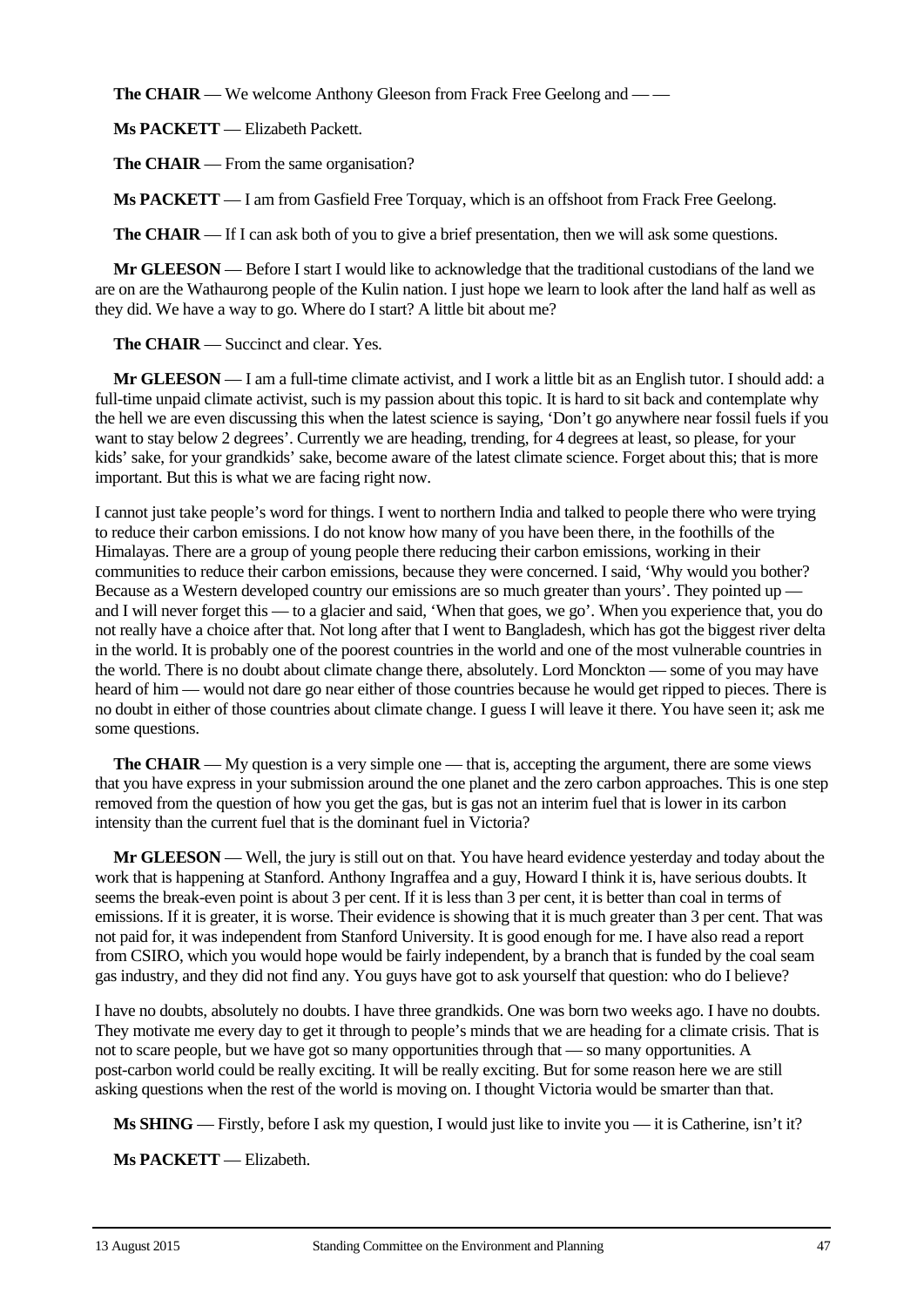**Ms SHING** — I am so sorry, my apologies. Did you have anything that you wished to add to build on the earlier contribution made?

**Ms PACKETT** — No, I think that is fine.

**Ms SHING** — My question then goes to the nature of the organisations and the groups that you represent. To the extent to which there has been any consideration about whether there is a point at which coexistence might be possible — —

**Mr GLEESON** — Impossible.

**Ms SHING** — Just let me finish my question. Whether there is a point at which coexistence might be possible, and if there is not a point at which coexistence is possible, to what extent is that based on conversations that you have had with industry, specifically the proponents of an onshore gas exploration or extraction sector?

**Mr GLEESON** — My experience with that industry — we asked them to attend a meeting and were told that they were told by the state government they were not to be there, which is wrong. We followed that up. We are not stupid. Okay?

**Ms SHING** — When you say — —

**Mr GLEESON** — Yes, can I keep going, please?

**Ms SHING** — Just to pick you up on that. When you say that you were told by the state government — —

**Mr GLEESON** — By Lakes Oil, the secretary there.

**Ms SHING** — If you could provide additional information about that.

**Mr GLEESON** — Well, my word. It was a phone conversation.

**Ms SHING** — You said you followed that up, so just in terms of that additional information.

**Mr GLEESON** — Another phone call, and they said the same thing. We contacted the government department and they said, 'That's rubbish'.

**Ms SHING** — Which government department?

**Mr GLEESON** — I have got no idea. Whichever one they said; I guess resources. I do not know. They change their names fairly regularly. I do not know. I just know what I heard.

**Ms BATH** — I am looking at 'Listen to this CD in your car', this piece of information. Just for clarity, Kieran Kennedy is not the mayor of South Gippsland Shire Council, but he probably was once, so it may have been when he was mayor but he is not the current mayor at the minute.

**Mr GLEESON** — We do not have a high budget. Liz, take a note of that one.

**Ms BATH** — There is a lovely lady called Jeanette Harding.

**Mr GLEESON** — I am really pleased that that is what you got out of the whole thing. But keep reading, please.

**Ms SHING** — We are trying to be constructive here.

**Mr GLEESON** — Yes, that is good. It is years of frustration you might be getting.

**Ms SHING** — I understand that, but we are trying to be constructive.

**Ms BATH** — I would assume that based on sitting here today and yesterday you have seen the intensity and I would say the integrity of the way we listen and the way we try to ask our questions.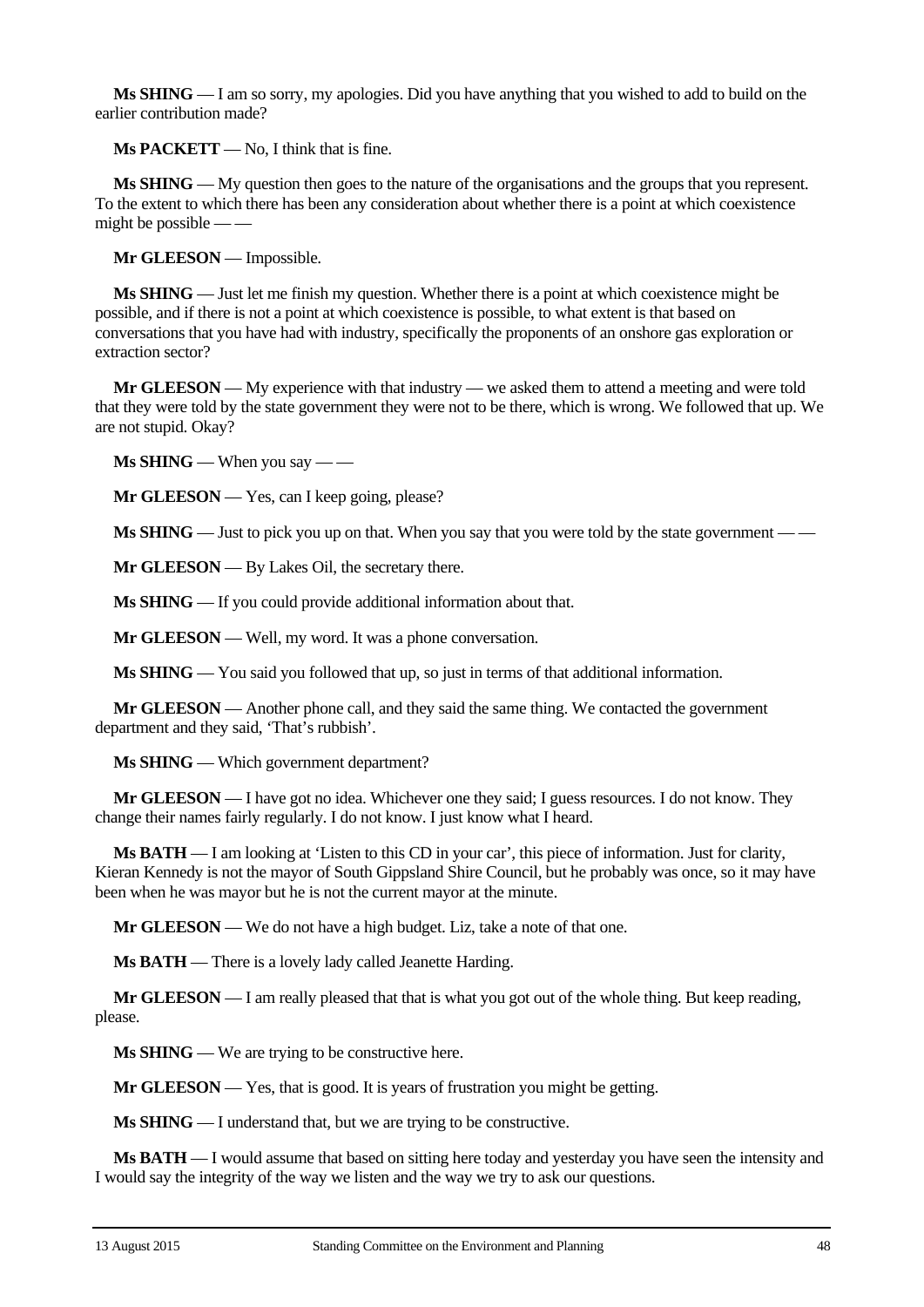#### **Mr GLEESON** — No worries.

**Ms BATH** — And I guess the manner and open mind and broadness about which we do ask questions. My question for you is in terms of public health and your grandchildren and their wellbeing in the long term. What do you see as being the major issues around this industry?

**Mr GLEESON** — All the stuff that you have heard, they are the major problems. I cannot see anything right with it, apart from the fact that some people will make some money out of it. The health problems with it, you have got Doctors for the Environment and you had Mike Forrester talking to you yesterday about his concerns. That is not my area of expertise. I guess I have an overall synthesis of it. But it is the chemicals that the workers are exposed to every day and the people who live nearby. I would be very surprised if there were any executives of those companies that live anywhere near the chemicals. They would never pour them. They would sit back in their boardrooms and make a decision based on the amount of money. But they have got to realise that at the other end there is collateral damage, and that is people. I do not want my grandkids to be a part of that, or anyone's kids to be a part of that. I cannot see anything right with it.

The science is saying we have got to transition from fossil fuels. It is a fossil fuel. If you look at independent studies, it is no cleaner in emission terms than coal. We have just got to face facts; we need to transition. Every dollar that is spent on pursuing this hopeless case is a dollar we do not spend getting where we need to be, and the clock is ticking all the time. It is just delaying. We are delaying what we need to do.

I have drawn the line in the sand, and tens of thousands of other people have drawn their lines already. One day you are going to have to decide whether you are politicians or whether you are caring parents or grandparents. All of you are going to have to make that decision. That is the reality.

#### **The CHAIR** — Or both.

**Mr GLEESON** — That is the reality, because there is a thing called party loyalty. You have got to go along with what the party says. You cannot say too much outside of that, which restricts what people can say.

**Ms PACKETT** — Can I just say something quickly here too.

**The CHAIR** — Yes, go.

**Ms PACKETT** — Unlike Tony, I am not a climate activist. I work in television as a scriptwriter. I would not even say I am an environmentalist —

#### **Mr GLEESON** — I would.

**Ms PACKETT** — in any way prior to coming in touch with this issue. The extent of my environmentalism was making sure I got my recycling in the right bin; that was about the extent of it really. But something about this issue really touched me when it came along. I felt that it was morally wrong, but I also questioned; I did not just take it on blind value.

In Easter last year I drove up to New South Wales. I drove around the Bentley blockade that was taking place up there. I went up there and spoke to people there. Yes, there were a lot of rainbow tie-dyed pants going on, but there were also some farmers, a lot of Indigenous people and a lot of concerned citizens there, and that really brought it home to me, and the fact that they were prepared to bring in I think it was at one stage 800 police to come and clear that area, but they got 3000 people there, and that protest was stopped.

After that I went up to Queensland and I drove out through the Surat Basin, around Chinchilla and Roma and around there. I was not there long enough. I was there on a Good Friday, and it was like an industrial zone. There were trucks going everywhere. If you had a farm there, I cannot imagine it coexisting in that environment. The trucks on those back roads were incredible. That was just a general impression of driving around in my little campervan.

Then I went into the towns and spoke to people there. Most of the workers were FIFO — fly in, fly out — so they were not from those communities. Obviously some of the businesses there were doing well, but again a lot of the people I spoke to, like the woman who ran the motel, had come in from Brisbane to cash in on it. Again, a lot of people were cashing in, and from what I understand too in that region, now that that initial construction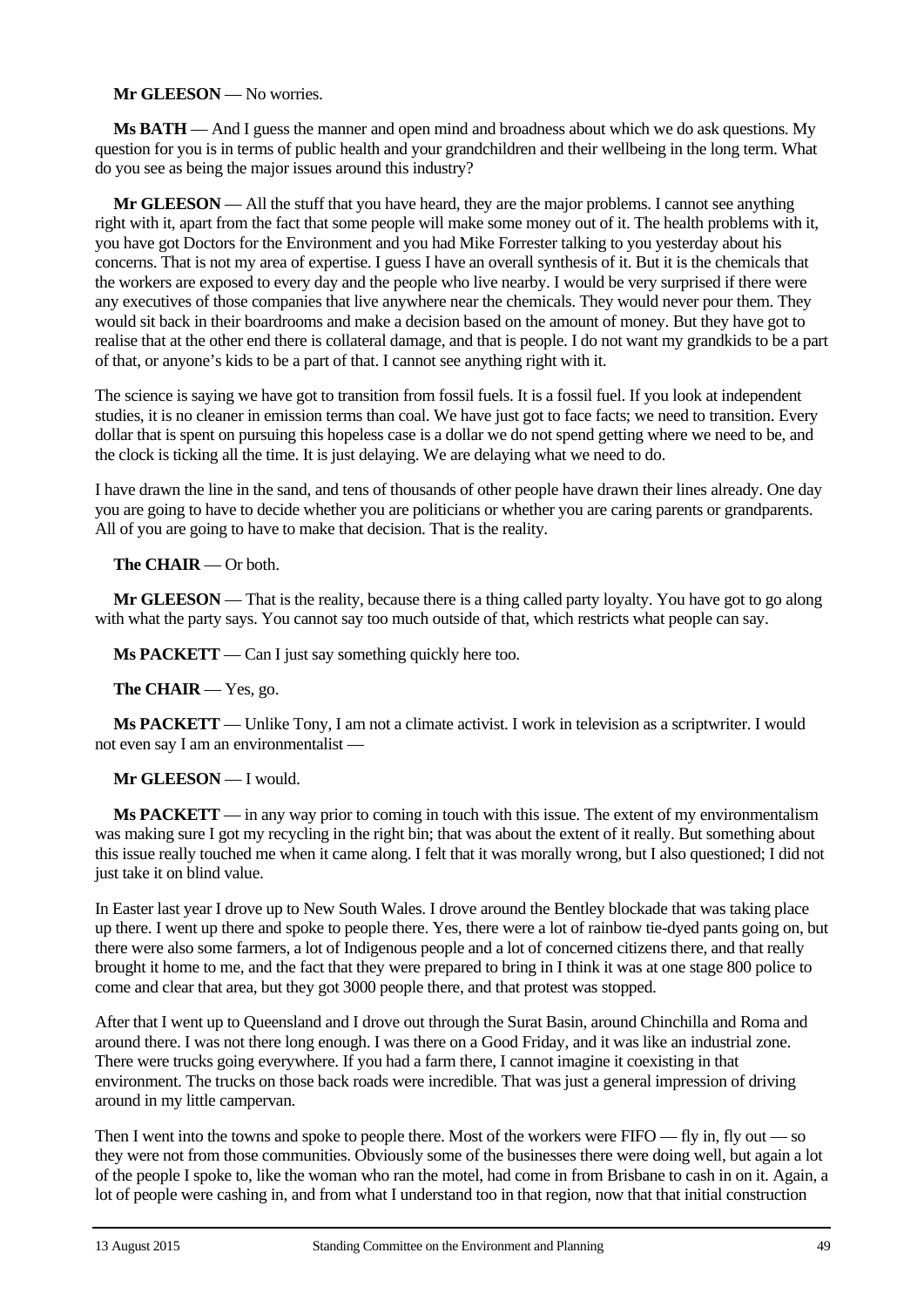phase is over, a lot of that has dropped off and for a lot of those people who came in to help with those subsidiary businesses it has not been as fruitful as they thought.

I went and explored, and that was just my personal experience of this issue. Climate change is an issue; I agree with that. When there are other alternatives, like renewable energy, I do not understand why we are bothering with fossil fuel. It just does not make any common sense or moral sense to me.

**Mr DALLA-RIVA** — I think you have covered everything. I feel the passion. I understand your concerns, but you have got to understand that some of us have not ever had to deal with this or understand it, so for us it is a learning experience as well.

**Mr GLEESON** — I do. I know it is.

**Mr DALLA-RIVA** — You often seen us on the phone. Sometimes we are looking to find out some further evidence so that we can put that to the witnesses, but I feel your passion. Thank you for taking the effort to drive up. You obviously feel passionate enough to do that, so that gives us an indication of where it is all at.

**Ms DUNN** — I have a couple of issues I would like you to cover. One is for the committee to get a sense of the momentum and size of Frack Free Geelong. How many people is it, from what backgrounds are they — that demographic slice. My second point is in relation to a submission that we had from Dr Carman earlier. He talked about opponents of the industry using stunts and misinformation and did cite Frack Free Geelong as one of those opponents. Do you have any commentary in relation to that allegation?

**Mr GLEESON** — Guilty probably about media stunts, but how else do you get your message across? I do not think I am all that persuasive. I do not think I can persuade 1200 people who did not want to to sign our petition or the 447 people who put in submissions to the Greater Geelong City Council. We heard that they were going to get information about fracking so they could make an informed decision. We asked where they were going to get that information from. They said government departments and the CSIRO. I have already said about the CSIRO department that they were going to get information from, so we thought that maybe they are not going to get the whole picture.

I co-host a radio show on community radio in Geelong weekly, so over the two or three weeks — I think they had a month — we found people who were independent experts on the topic and we made this CD. Council ended up unanimously choosing to go against; the motion was passed to be against fracking. I guess that is the extent of the backing. We never ever had any problem in anyone we asked to be interviewed. They were more than happy because they knew what was going to happen with it. Apart from some of the messages earlier, I will leave the CD with each of you. Have a listen to it in your car. Essentially, you weigh it up. These guys are not being paid for this. A few hours went into it unpaid. Do you believe them or do you believe people who have been paid by an industry that does not have a future? They are desperately trying to prolong that future, but at the cost of people. People will die as a result of that.

**Ms DUNN** — I can see Elizabeth is champing at the bit there.

**Ms PACKETT** — You were just asking about the demographic of the group. Gasfield Free Torquay is the group I represent. In this area on the surf coast a lot of people are very environmentally minded. Obviously there are a lot of surfers who feel a natural affinity. I would say there are quite a lot of young people here too, probably more so than in some other groups. We have a lot of passionate people in their twenties, which is fantastic, but ranging all the way up. That is just a brief glimpse of our group down here.

**Mr GLEESON** — Geelong was just every cross-section, every age.

**Mr RAMSAY** — Anthony, I perhaps take umbrage at your comments —

**Mr GLEESON** — I am not surprised at that, Simon.

**Mr RAMSAY** — about politicians not caring. I know you are pretty hard core, but I note in your photograph some friendly faces whom I know very well and who have been very supportive of the issue just around fracking, not to complicate the whole climate change argument. We are here listening.

**Mr GLEESON** — That is good.